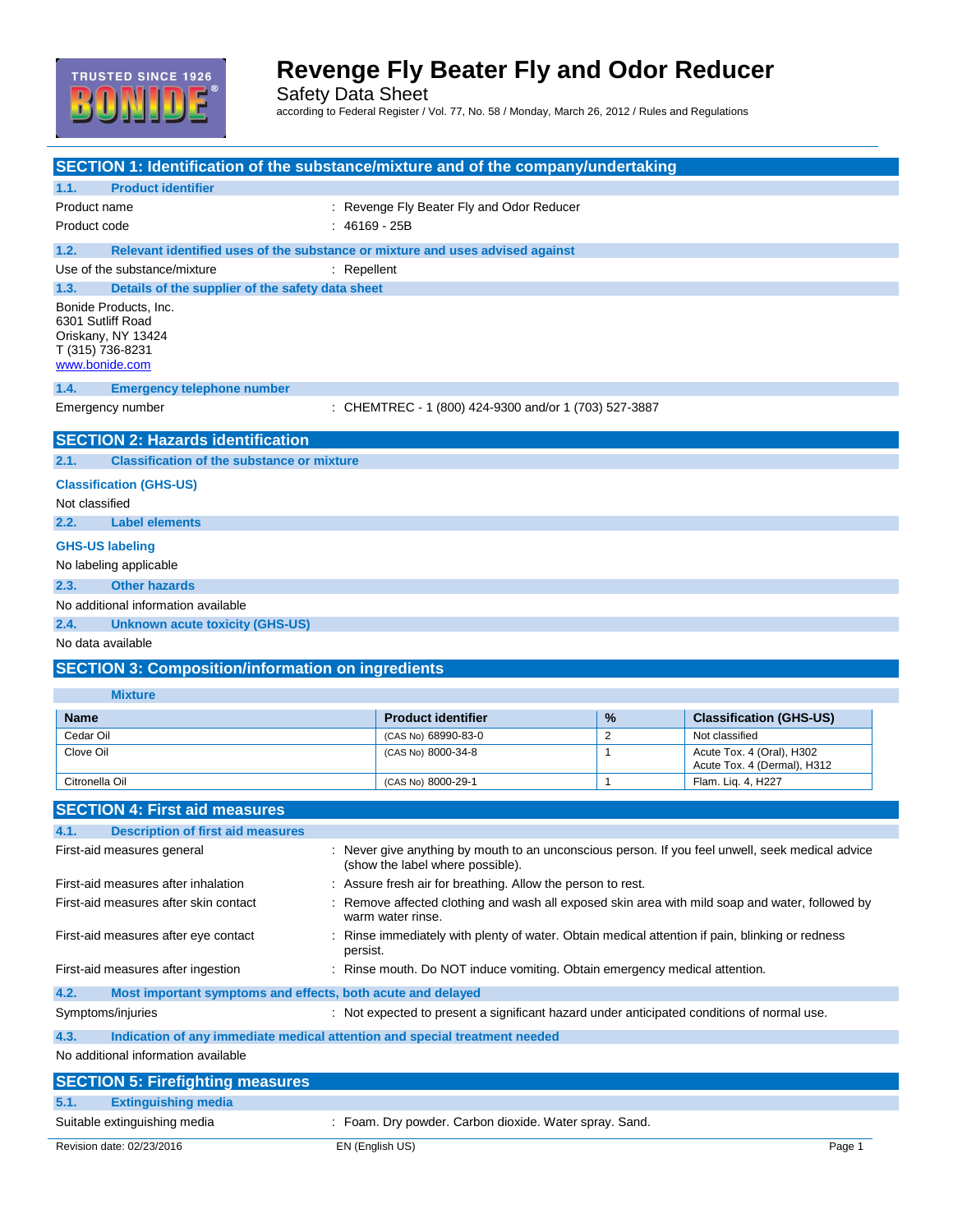Safety Data Sheet

| Safety Data Sheet<br>according to Federal Register / Vol. 77, No. 58 / Monday, March 26, 2012 / Rules and Regulations |                                                                                                                                                                          |
|-----------------------------------------------------------------------------------------------------------------------|--------------------------------------------------------------------------------------------------------------------------------------------------------------------------|
| Unsuitable extinguishing media                                                                                        | : Do not use a heavy water stream.                                                                                                                                       |
| 5.2.<br>Special hazards arising from the substance or mixture                                                         |                                                                                                                                                                          |
| No additional information available                                                                                   |                                                                                                                                                                          |
| 5.3.<br><b>Advice for firefighters</b>                                                                                |                                                                                                                                                                          |
| Firefighting instructions                                                                                             | : Use water spray or fog for cooling exposed containers. Exercise caution when fighting any<br>chemical fire.                                                            |
| Protection during firefighting                                                                                        | : Do not enter fire area without proper protective equipment, including respiratory protection.                                                                          |
| <b>SECTION 6: Accidental release measures</b>                                                                         |                                                                                                                                                                          |
| Personal precautions, protective equipment and emergency procedures<br>6.1.                                           |                                                                                                                                                                          |
| 6.1.1.<br>For non-emergency personnel                                                                                 |                                                                                                                                                                          |
| <b>Emergency procedures</b>                                                                                           | : Evacuate unnecessary personnel.                                                                                                                                        |
| 6.1.2.<br>For emergency responders                                                                                    |                                                                                                                                                                          |
| Protective equipment                                                                                                  | : Equip cleanup crew with proper protection.                                                                                                                             |
| <b>Emergency procedures</b>                                                                                           | : Ventilate area.                                                                                                                                                        |
| 6.2.<br><b>Environmental precautions</b>                                                                              |                                                                                                                                                                          |
| Prevent entry to sewers and public waters.                                                                            |                                                                                                                                                                          |
| 6.3.<br>Methods and material for containment and cleaning up                                                          |                                                                                                                                                                          |
| Methods for cleaning up                                                                                               | : On land, sweep or shovel into suitable containers. Minimize generation of dust. Store away from<br>other materials.                                                    |
|                                                                                                                       |                                                                                                                                                                          |
| 6.4.<br><b>Reference to other sections</b>                                                                            |                                                                                                                                                                          |
| See Heading 8. Exposure controls and personal protection.                                                             |                                                                                                                                                                          |
| <b>SECTION 7: Handling and storage</b>                                                                                |                                                                                                                                                                          |
| 7.1.<br><b>Precautions for safe handling</b>                                                                          |                                                                                                                                                                          |
| Precautions for safe handling                                                                                         | : Protect from moisture. Keep container tightly closed. Wash hands and other exposed areas with<br>mild soap and water before eat, drink or smoke and when leaving work. |
| Conditions for safe storage, including any incompatibilities<br>7.2.                                                  |                                                                                                                                                                          |
| Storage conditions                                                                                                    | : Protect from moisture. Store in a dry place. Store in original container. Keep container closed<br>when not in use.                                                    |
| Incompatible products                                                                                                 | Strong bases. Strong acids.                                                                                                                                              |
| Incompatible materials                                                                                                | : Sources of ignition.                                                                                                                                                   |
| 7.3.<br><b>Specific end use(s)</b>                                                                                    |                                                                                                                                                                          |
| No additional information available                                                                                   |                                                                                                                                                                          |
| <b>SECTION 8: Exposure controls/personal protection</b>                                                               |                                                                                                                                                                          |
| 8.1.<br><b>Control parameters</b>                                                                                     |                                                                                                                                                                          |
| No additional information available                                                                                   |                                                                                                                                                                          |
| 8.2.<br><b>Exposure controls</b>                                                                                      |                                                                                                                                                                          |

- Hand protection **in the case of the contract of the CO** is wear protective gloves. Eye protection **Exercise Eye protection** : Chemical goggles or safety glasses. Respiratory protection **in the set of the CO** is a Wear approved mask.
- Other information **contracts** on the state of the US of the US of the US of the US of the US of the US of the US of the US of the US of the US of the US of the US of the US of the US of the US of the US of the US of the US

| <b>SECTION 9: Physical and chemical properties</b> |                                                       |     |
|----------------------------------------------------|-------------------------------------------------------|-----|
| 9.1.                                               | Information on basic physical and chemical properties |     |
| Physical state                                     | : Solid                                               |     |
| Appearance                                         | : Tan granular soild.                                 |     |
| Color                                              | : Greyish to tan.                                     |     |
| Odor                                               | : Clove, citronella, and cedar scent.                 |     |
| Odor threshold                                     | : No data available                                   |     |
| pH                                                 | : No data available                                   |     |
|                                                    |                                                       |     |
| Revision date: 02/23/2016                          | EN (English US)                                       | 2/5 |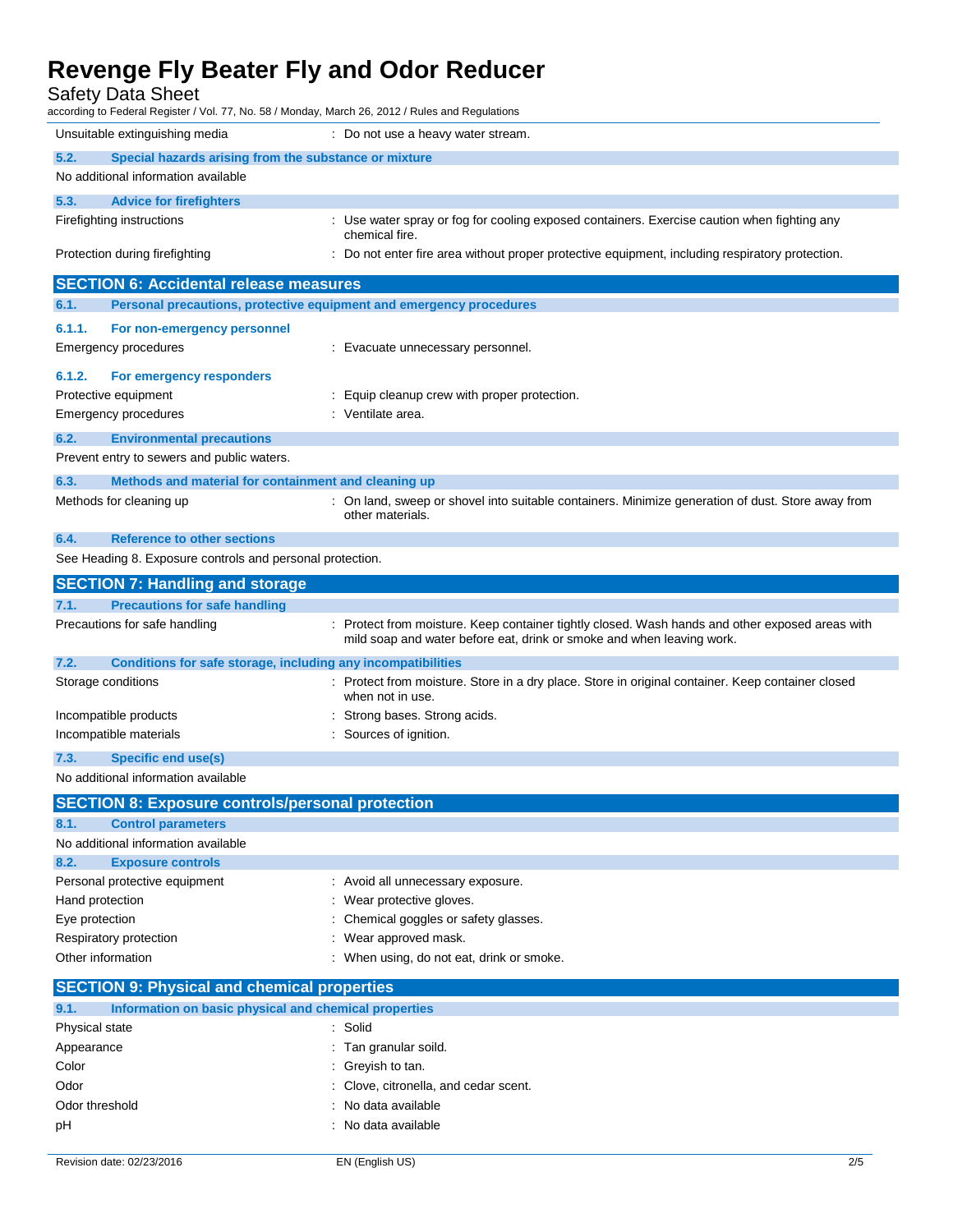Safety Data Sheet

according to Federal Register / Vol. 77, No. 58 / Monday, March 26, 2012 / Rules and Regulations

| Relative evaporation rate (butyl acetate=1) | No data available   |
|---------------------------------------------|---------------------|
| Melting point                               | No data available   |
| Freezing point                              | No data available   |
| Boiling point                               | No data available   |
| Flash point                                 | No data available   |
| Self ignition temperature                   | No data available   |
| Decomposition temperature                   | No data available   |
| Flammability (solid, gas)                   | No data available   |
| Vapor pressure                              | No data available   |
| Relative vapor density at 20 °C             | No data available   |
| Relative density                            | No data available   |
| Solubility                                  | Insoluble in water. |
| Log Pow                                     | No data available   |
| Log Kow                                     | No data available   |
| Viscosity, kinematic                        | No data available   |
| Viscosity, dynamic                          | No data available   |
| Explosive properties                        | No data available   |
| Oxidizing properties                        | No data available   |
| Explosive limits                            | No data available   |

#### **9.2. Other information**

No additional information available

| <b>SECTION 10: Stability and reactivity</b>        |                        |
|----------------------------------------------------|------------------------|
| <b>Reactivity</b><br>10.1.                         |                        |
| No additional information available                |                        |
| 10.2.<br><b>Chemical stability</b>                 |                        |
| Stable under normal conditions.                    |                        |
| 10.3.<br><b>Possibility of hazardous reactions</b> |                        |
| Not established.                                   |                        |
| 10.4.<br><b>Conditions to avoid</b>                |                        |
| Extremely high or low temperatures.                |                        |
| 10.5.<br><b>Incompatible materials</b>             |                        |
| Strong acids. Strong bases.                        |                        |
| 10.6.<br><b>Hazardous decomposition products</b>   |                        |
| Carbon monoxide. Carbon dioxide.                   |                        |
| <b>SECTION 11: Toxicological information</b>       |                        |
| 11.1.<br>Information on toxicological effects      |                        |
| Acute toxicity                                     | : Not classified       |
| Clove Oil (8000-34-8)                              |                        |
| LD50 oral rat                                      | 1370 mg/kg (Rat)       |
| LD50 dermal rabbit                                 | 1200 mg/kg (Rabbit)    |
| <b>Citronella Oil (8000-29-1)</b>                  |                        |
| LD50 oral rat                                      | 7200 mg/kg (Rat)       |
| LD50 dermal rabbit                                 | 4700 mg/kg (Rabbit)    |
| Skin corrosion/irritation                          | Not classified         |
| Serious eye damage/irritation                      | Not classified         |
| Respiratory or skin sensitization                  | Not classified         |
| Germ cell mutagenicity                             | Not classified         |
| Carcinogenicity                                    | Not classified         |
| Reproductive toxicity                              | : Not classified       |
| Revision date: 02/23/2016                          | 3/5<br>EN (English US) |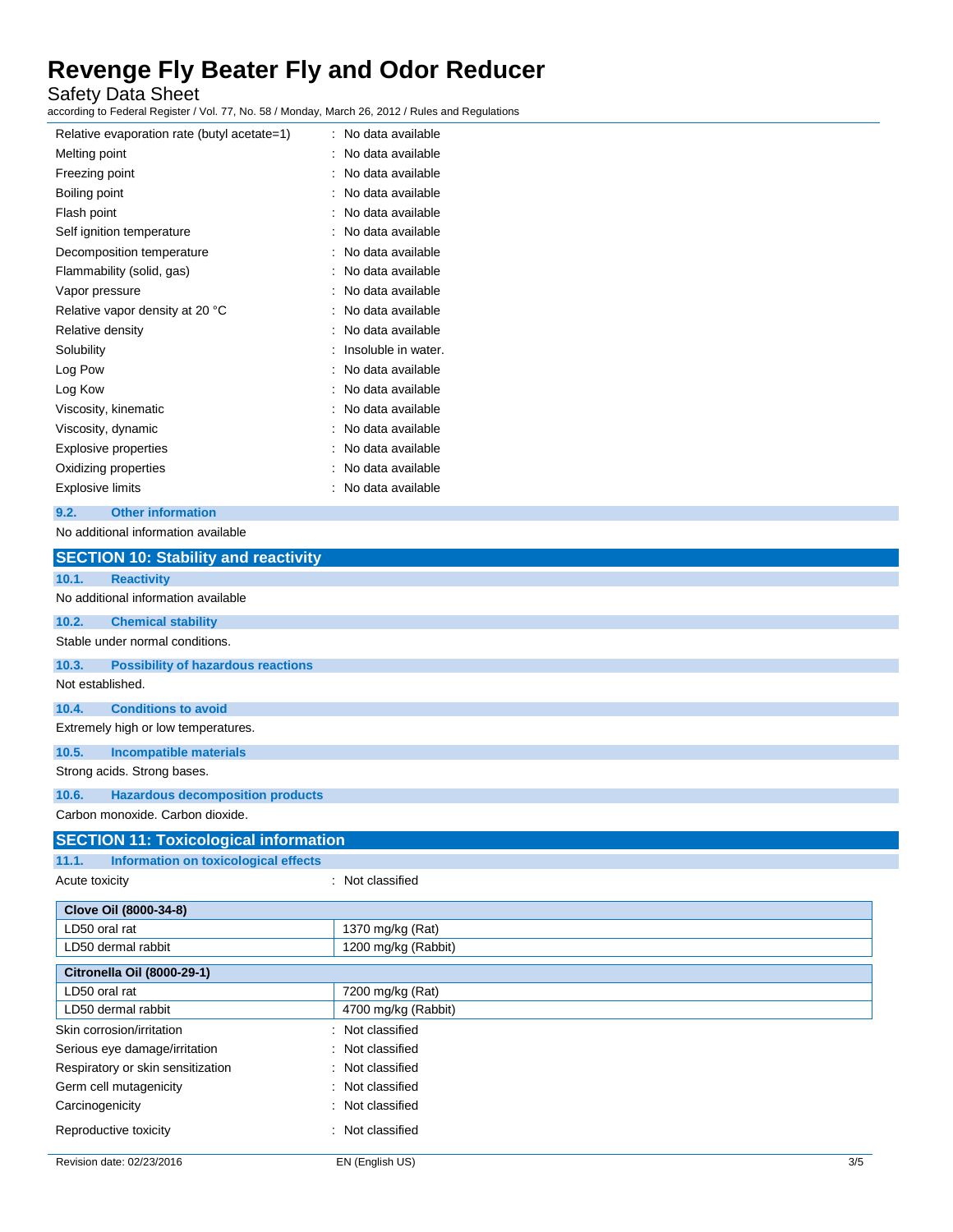Safety Data Sheet

according to Federal Register / Vol. 77, No. 58 / Monday, March 26, 2012 / Rules and Regulations

| Specific target organ toxicity (single exposure)       | : Not classified                                                    |
|--------------------------------------------------------|---------------------------------------------------------------------|
| Specific target organ toxicity (repeated<br>exposure)  | : Not classified                                                    |
| Aspiration hazard                                      | : Not classified                                                    |
| Potential Adverse human health effects and<br>symptoms | : Based on available data, the classification criteria are not met. |

| <b>SECTION 12: Ecological information</b>                                                                                                                                                                                            |                                                                         |
|--------------------------------------------------------------------------------------------------------------------------------------------------------------------------------------------------------------------------------------|-------------------------------------------------------------------------|
| <b>Toxicity</b><br>12.1.                                                                                                                                                                                                             |                                                                         |
| No additional information available                                                                                                                                                                                                  |                                                                         |
| <b>Persistence and degradability</b><br>12.2.                                                                                                                                                                                        |                                                                         |
| Revenge Fly Beater Fly and Odor Reducer                                                                                                                                                                                              |                                                                         |
| Persistence and degradability                                                                                                                                                                                                        | Not established.                                                        |
| Clove Oil (8000-34-8)                                                                                                                                                                                                                |                                                                         |
| Persistence and degradability                                                                                                                                                                                                        | Biodegradability in water: no data available.                           |
| Citronella Oil (8000-29-1)                                                                                                                                                                                                           |                                                                         |
| Persistence and degradability                                                                                                                                                                                                        | Biodegradability in water: no data available.                           |
| <b>Bioaccumulative potential</b><br>12.3.                                                                                                                                                                                            |                                                                         |
| Revenge Fly Beater Fly and Odor Reducer                                                                                                                                                                                              |                                                                         |
| Bioaccumulative potential                                                                                                                                                                                                            | Not established.                                                        |
| Clove Oil (8000-34-8)                                                                                                                                                                                                                |                                                                         |
| Bioaccumulative potential                                                                                                                                                                                                            | No bioaccumulation data available.                                      |
| Citronella Oil (8000-29-1)                                                                                                                                                                                                           |                                                                         |
| Bioaccumulative potential                                                                                                                                                                                                            | No bioaccumulation data available.                                      |
| <b>Mobility in soil</b><br>12.4.                                                                                                                                                                                                     |                                                                         |
| No additional information available                                                                                                                                                                                                  |                                                                         |
| <b>Other adverse effects</b><br>12.5.                                                                                                                                                                                                |                                                                         |
| Other information                                                                                                                                                                                                                    | : Avoid release to the environment.                                     |
| <b>SECTION 13: Disposal considerations</b>                                                                                                                                                                                           |                                                                         |
| <b>Waste treatment methods</b><br>13.1.                                                                                                                                                                                              |                                                                         |
| Waste disposal recommendations                                                                                                                                                                                                       | Dispose in a safe manner in accordance with local/national regulations. |
| Ecology - waste materials                                                                                                                                                                                                            | : Avoid release to the environment.                                     |
| <u>and and a state of the state of the state of the state of the state of the state of the state of the state of the state of the state of the state of the state of the state of the state of the state of the state of the sta</u> |                                                                         |

### **SECTION 14: Transport information**

In accordance with DOT

No dangerous good in sense of transport regulations

**Additional information**

Other information **COLOGY CONTERNATION** : No supplementary information available.

### **SECTION 15: Regulatory information**

This chemical is a pesticide product regulated by the Environmental Protection Agency and is subject to certain labeling requirements under federal pesticide law. These requirements differ from the classification criteria and hazard information required for safety data sheets, and for workplace labels of non-pesticide chemicals. Following is the hazard information as required on the pesticide label:

Product can cause moderate eye irritation. For certain individuals, skin irritation may occur. In case of eye contact, flush with plenty of water. In case of skin irritation, wash area thoroughly with soap and water. Seek medical attention if irritation persists.

| 15.1. US Federal regulations        |
|-------------------------------------|
| No additional information available |
| 15.2. International regulations     |
| No additional information available |
| 15.3. US State regulations          |
| No additional information available |